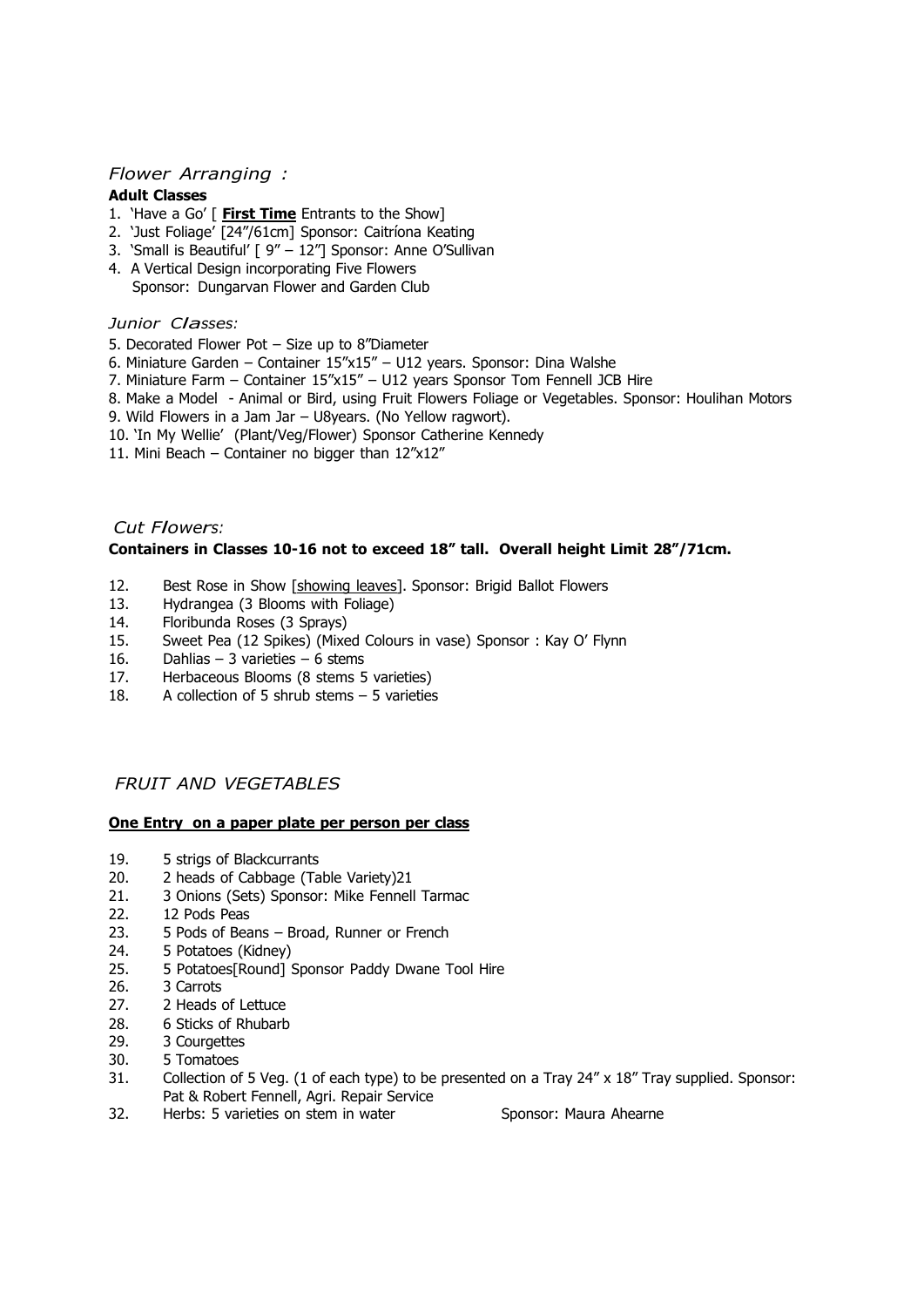## *EGGS*

Eggs must be clean, of good standard, shape and texture.

- 33. Half Dozen Brown Eggs in an egg box. Sponsor: Bridget Kiely Sponsor: Bridget Kiely
- 34. Best Decorated Egg [child's work only]

## *HOME MADE JAM* **ONE Entry per Class**

Exhibitors name should NOT appear on any Exhibits.

All Jams to be presented in a Jam Pot. Waxed Discs to be placed directly on the Jam & transparent cover, held on with an elastic band. Each jar to show label with the name of the variety.<br>35. 1 Pot of Homemade Strawberry Jam

- 1 Pot of Homemade Strawberry Jam
- 36. 1 Pot of Homemade Raspberry Jam
- 37. 1 Pot of Homemade Blackcurrant Jam
- 38. 1 Pot of Homemade Gooseberry Jam
- 39. 1 Pot of Homemade Jam mixed fruit
- 40. 1 Pot of Homemade Marmalade

## **Bernie Hobbs Perpetual Cup Sponsor: John Hobbs ' Best Overall Jam'**

## *HOMEMADE CAKES AND PASTRIES*

- 41. 3 Scones Plain. Sponsor: Monica Dwane<br>42. 3 Gluten Free Brownies .Sponsor: Anne Ve
- 42. 3 Gluten Free Brownies .Sponsor: Anne Veale
- 43. A Harvest Loaf Light. Fruit Sponsor: Country Markets
- 44. A Tea Brack Sponsor: Ann Power
- 45. Brown Bread (made in a Loaf Tin) Sponsor: Mary Looby
- 46. Chocolate Biscuit Cake [not iced] Sponsor: Margaret Murray
- 47. Fruit Tart on a Plate shortcrust Sponsor: Bernie Dwane The Farm Lodge
- 48. Victoria Sponge. Sponsor: Kay O'Flynn
- 49. Lemon Drizzle Cake Sponsor: Barnawee B&B / Michelle Dwane

## *Junior Baking*

Exhibits must be homebaked and unaided.

- 50. 3 Queen Cakes (Plain undecorated) 16/Under. Sponsor: Ballinroad ICA
- 51. 3 Queen Cakes (Decorated) 16 yrs./Under . Sponsor: Margaret Leahy
- 52. 3 Scones [Plain] 16/U Sponsor: Maureen Veale
- 53. 3 Caramel Squares 16/under
- 54. Healthy Lunch Box [for one child ] Sponsor: Fiona Power Tigh Súgradh Créche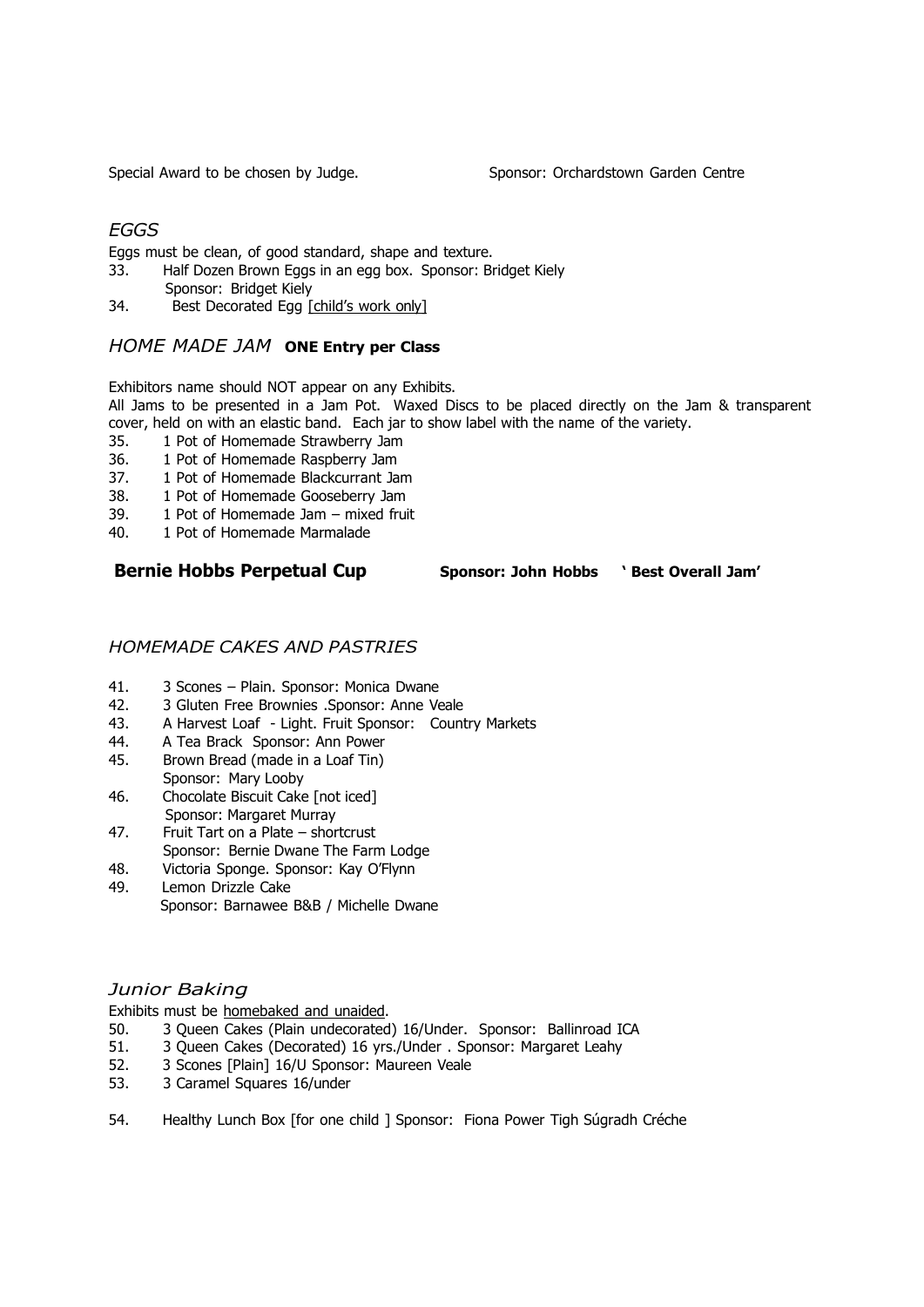#### 55. Novelty Birthday Cake for a Child. Sponsor: Patricia O'Brien

#### *CRAFTS*

ALL CRAFTS MUST BE NEW & HANDMADE BY EXHIBITORS. All exhibits are accepted at the owner's risk. The committee is not responsible for loss/damage. **N.B. Only 1 Entry per person per class allowed.** ALL AWARDS ARE AT THE DISCRETION OF THE JUDGES.

#### **Sponsor: Family of the late Moya Uí Dhómhnaill, Best Craft in Show. Sponsor:Dalton Jeweller**

#### *Junior Crafts*

The **age** of each child **must** be stated on Entry Forms and on labels attached to Exhibits in Children's Classes.

- 56. A Handknit Article 16yrs / under<br>57. An Item of Needlework 16 yrs / u
- An Item of Needlework 16 yrs /under
- 58. Home Made Greeting card (no kit) 16 yrs / under. Sponsor: Margaret Power

- 59. An item in Lego with a Show Theme (no kit) 12/ under
- 60. Decorated Wooden Spoon [one per child] 4-7 yrs
- 61. Decorated wooden Spoon 8-12 yrs [Child's Age **must** be on the Entry Form]

### *Adult Craft Classes*

#### **Class**

- 62. Handknit Double Knit. Sponsor: Monica's Mary St.
- 63. Handknitting to fit a Child under 5 years . Sponsor: Minaun ICA
- 64. Home Made Bag lined. Sponsor: Anne Phelan
- 65. Best article in beaded jewelry
- 66. Handknit for a baby Double knitting. Sponsor: Monica's Shop Mary Street
- 67. Most Imaginative Baby Present
- 68. An Item in Wool Crochet.
- 69. Cotton Crochet an article in cotton, Filet/Churchwork/Irish crochet
- 70. Upcycled Craft Item [new from old]
- 71. Item in Florentine Embroidery. Sponsor: Mary Birney
- 72. A Soft Toy [for a child to play with]
- 73. A Scarf
- 74. Best Handmade Christmas Tree Decoration [to hang from the Christmas tree]
- 75. Best Cushion. Sponsor: Margaret Browne
- 76. Best 4Ply Knit
- 77. Best Greeting Card with one raised element. (no Kit)
- 78. Best small item in patchwork eg placemat, wall hanging, baby quilt.